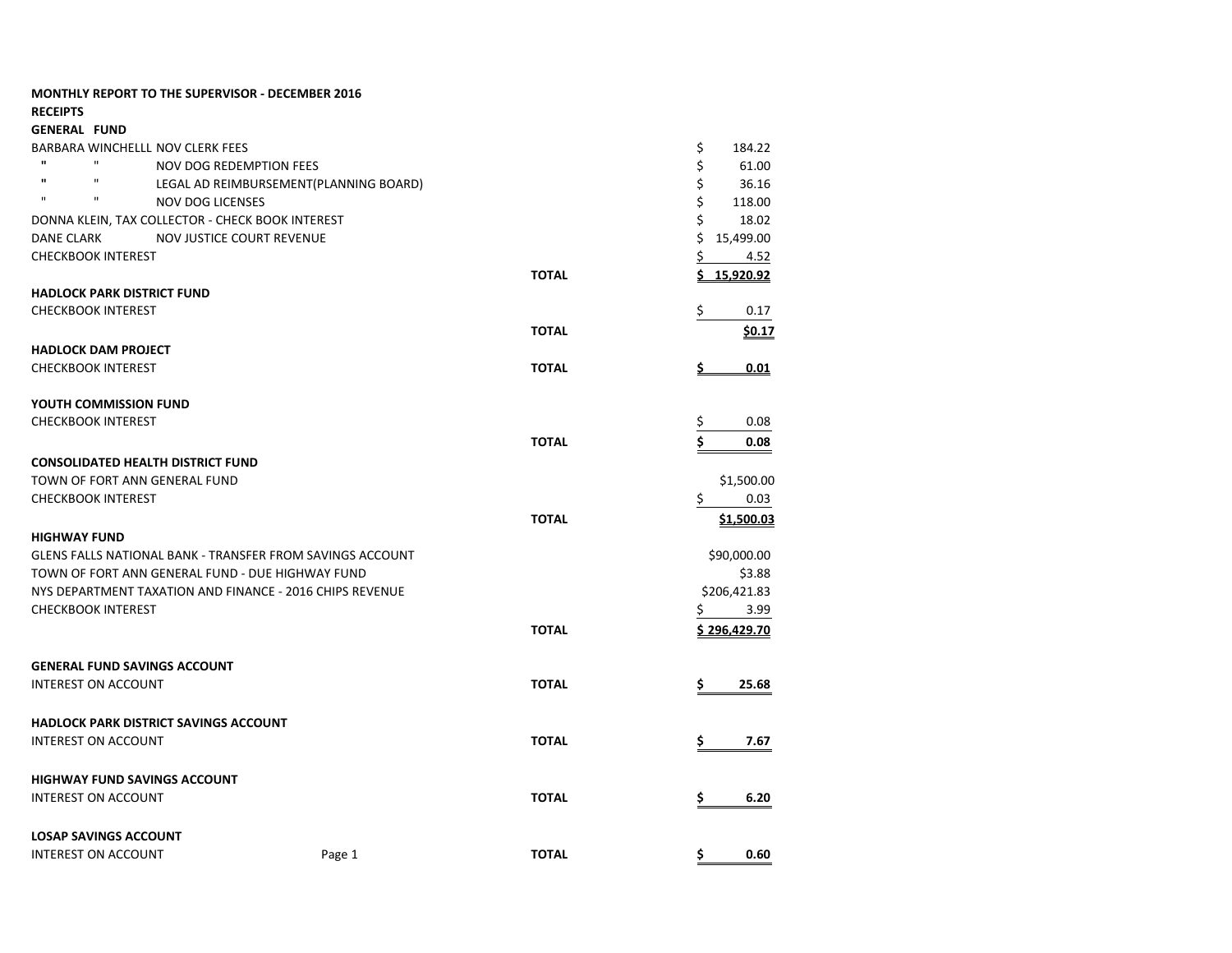| <b>MEDICAL REIMBURSEMENT ACCOUNT</b>               |                |                 |    |                |                         |                  |
|----------------------------------------------------|----------------|-----------------|----|----------------|-------------------------|------------------|
| <b>INTEREST ON ACCOUNT</b>                         |                |                 |    |                | \$<br>0.01              |                  |
| <b>TRANSFER FROM HIGHWAY FUND</b>                  |                |                 |    |                | \$<br>647.12            |                  |
|                                                    |                |                 |    | <b>TOTAL</b>   | Ś<br>647.13             |                  |
|                                                    |                |                 |    |                |                         |                  |
| <b>TRUST &amp; AGENCY FUND</b>                     | <b>HIGHWAY</b> |                 |    | <b>GENERAL</b> | <b>HADLOCK PARK</b>     |                  |
| <b>NYS RETIREMENT</b>                              | \$46,378.17    |                 | Ś. | 20,212.03      | \$<br>622.00            |                  |
| <b>HEALTH &amp; DENTAL INSURANCE</b>               | \$10,696.95    |                 | \$ | 1,140.09       | \$                      |                  |
| <b>STATE TAX</b>                                   | \$1,381.62     |                 | Ś  | 1,229.15       | Ś<br>16.99              |                  |
| <b>FEDERAL TAX</b>                                 | 3,367.00<br>\$ |                 | Ś  | 4,219.06       | 87.00<br>Ś              |                  |
| <b>FICA</b>                                        | Ś<br>4,666.46  |                 |    | 3,893.42       | Ś<br>152.04             |                  |
| DEFFERED COMPENSATION                              | Ś<br>184.34    |                 | Ś  |                | Ś                       |                  |
| <b>CHILD SUPPORT</b>                               | 1,585.81       |                 |    |                |                         |                  |
| <b>CREDIT UNION</b>                                | Ś<br>722.20    |                 | Ś  | 1,476.00       | Ś                       |                  |
| AFLAC                                              | 94.12          |                 |    | 97.20          | Ś                       |                  |
| <b>TOTALS</b>                                      | \$69,076.67    |                 |    | 32,266.95      | Ś<br>878.03             |                  |
|                                                    |                | <b>INTEREST</b> | Ś  | 0.80 TOTAL     | \$102,222.45            |                  |
| <b>DISBURSEMENTS</b>                               |                |                 |    |                |                         |                  |
| <b>GENERAL FUND</b>                                |                |                 |    |                | <b>HIGHWAY FUND-T/W</b> |                  |
| STATE COMPTROLLER - NOVEMBER COURT REVENUE         |                |                 | \$ | 9,990.00       | ABSTRACT                | 19,349.55<br>\$. |
| PAYROLL                                            |                |                 | Ś  | 25,528.54      | <b>HEALTH INSURANCE</b> | 10,906.95<br>Ś   |
| <b>TOWN SHARE FICA</b>                             |                |                 | \$ | 1,946.71       | PAYROLL                 | 31,031.06<br>Ś   |
| <b>TOWN BOARD EXPENSE</b>                          |                |                 | \$ | 57.92          | <b>TOWN SHARE FICA</b>  | 2,333.23         |
| <b>JUSTICE COURT EXPENSE</b>                       |                |                 | \$ | 433.31         | <b>NYS RETIREMENT</b>   | 23,241.00        |
| <b>SUPERVISORS EXPENSE</b>                         |                |                 | \$ | 183.44         |                         | 86,861.79        |
| <b>TAX COLLECTOR EXPENSE</b>                       |                |                 | Ś  | 320.82         | <b>HIGHWAY FUND-O/V</b> |                  |
| <b>ASSESSORS EXPENSE</b>                           |                |                 | \$ | 2,881.20       | ABSTRACT                | 4,763.33<br>\$   |
| <b>TOWN CLERKS EXPENSE</b>                         |                |                 | \$ | 195.58         | NYS RETIREMENT          | 22,434.00        |
| REIMBURSEMENT OF UNUSED PLANNING BOARD FEE         |                |                 | Ś  | 2,461.42       |                         | 27,197.33        |
| STATE RETIREMENT- EMPLOYER SHARE                   |                |                 | Ś  | 19,541.00      |                         |                  |
| TOWN OF FORT ANN HIGHWAY FUND - DUE TO OTHER FUNDS |                |                 | \$ | 3.88           | <b>TOTAL HIGHWAY</b>    | \$114,059.12     |
| TOWN OF FORT ANN CONSOLIDATED HEALTH FUND          |                |                 |    | 1,500.00       |                         |                  |
| <b>ATTORNEY EXPENSE</b>                            |                |                 |    | 11,377.52      |                         |                  |
| <b>BUILDINGS EXPENSE</b>                           |                |                 | S  | 1,824.48       |                         |                  |
|                                                    |                |                 |    |                |                         |                  |
| <b>CENTRAL COMMUNICATIONS</b>                      |                |                 | Ś  | 221.11         |                         |                  |

| ייטויטז ומשחטוו         |     |             |
|-------------------------|-----|-------------|
| <b>BSTRACT</b>          | Ś.  | 19,349.5    |
| <b>IEALTH INSURANCE</b> | Ś.  | 10,906.9    |
| <b>AYROLL</b>           | Ś.  | 31,031.0    |
| OWN SHARE FICA          | Ś   | 2,333.2     |
| IYS RETIREMENT          | \$  | 23,241.0    |
|                         | \$. | 86,861.7    |
| <b>IIGHWAY FUND-O/V</b> |     |             |
| <b>BSTRACT</b>          | \$  | 4,763.3     |
| <b>IYS RETIREMENT</b>   | \$. | 22,434.0    |
|                         |     | \$27,197.3  |
| OTAL HIGHWAY            |     | \$114.059.1 |
|                         |     |             |

Page 2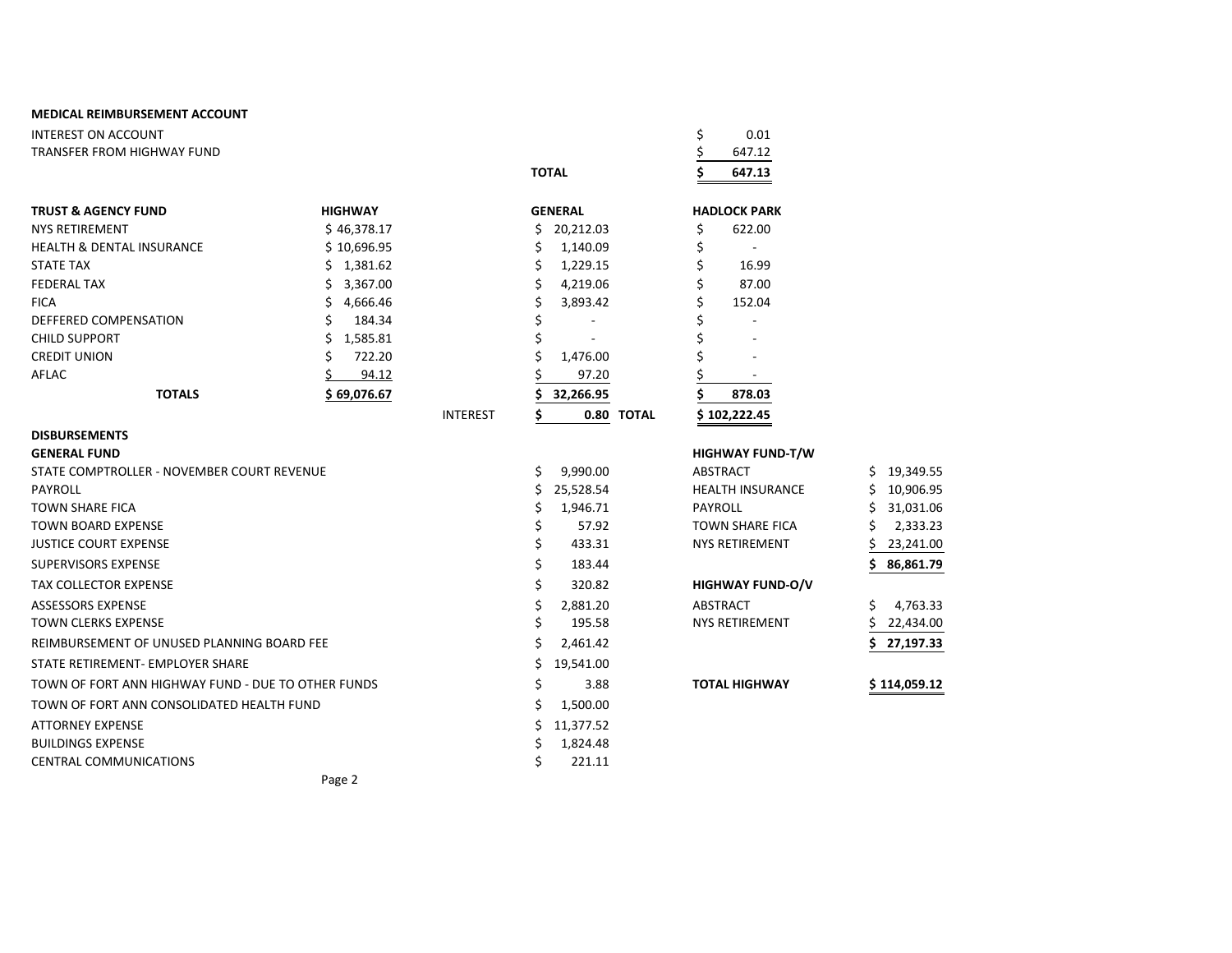| <b>CENTRAL MAILINGS</b>                             |        |              | \$<br>798.70    | <b>TRUST &amp; AGENCY FUND</b> |                 |
|-----------------------------------------------------|--------|--------------|-----------------|--------------------------------|-----------------|
| <b>WATERFRONT PARK</b>                              |        |              | \$<br>9,063.00  | <b>FICA</b>                    | \$10,290.36     |
| SAFETY INSPECTION EXPENSE                           |        |              | \$<br>118.65    | <b>STATE TAX</b>               | 2,627.76<br>\$  |
| FIRE COMPANY - FUEL                                 |        |              | \$<br>198.76    | <b>FEDERAL TAX</b>             | Ś.<br>7,940.06  |
| HIGHWAY SUPERINTENDENT EXPENSE                      |        |              | \$<br>14.07     | <b>HEALTH INSURANCE</b>        | 11,837.04<br>\$ |
| <b>STREET LIGHTS</b>                                |        |              | \$<br>205.12    | <b>CREDIT UNION</b>            | 2,198.20<br>Ş   |
| <b>BEACH EXPENSE</b>                                |        |              | Ś<br>274.08     | <b>CHILD SUPPORT</b>           | \$<br>1,585.81  |
| PLANNING BOARD EXPENSE                              |        |              | Ś<br>711.87     | AFLAC                          | 158.92<br>Ś.    |
| <b>HEALTH INSURANCE</b>                             |        |              | 1,058.16        | RETIREMENT                     | Ś<br>67,212.20  |
|                                                     |        | <b>TOTAL</b> | Ś.<br>90,909.34 | DEFFERRED COMP.                | 184.34<br>Ś     |
|                                                     |        |              |                 |                                | \$ 104,034.69   |
| <b>HADLOCK PARK DISTRICT</b><br>ABSTRACT            |        |              |                 |                                |                 |
|                                                     |        |              | \$<br>1,986.13  |                                |                 |
| NYS RETIREMENT - EMPLOYERS SHARE                    |        |              | \$<br>622.00    |                                |                 |
| PAYROLL                                             |        |              | Ś<br>993.83     |                                |                 |
| <b>TOWN SHARE FICA</b>                              |        |              | 76.02           |                                |                 |
|                                                     |        | <b>TOTAL</b> | 3,677.98        |                                |                 |
| <b>HADLOCK DAM PROJECT</b>                          |        | <b>TOTAL</b> |                 |                                |                 |
| <b>YOUTH COMMISSION FUND</b>                        |        | <b>TOTAL</b> | Ś               |                                |                 |
| <b>CONSOLIDATED HEALTH</b>                          |        |              |                 |                                |                 |
| PAYROLL                                             |        |              | \$<br>760.00    |                                |                 |
| <b>TOWN SHARE FICA</b>                              |        |              | 58.14           |                                |                 |
|                                                     |        | <b>TOTAL</b> | 818.14          |                                |                 |
| <b>GENERAL FUND SAVINGS ACCOUNT</b>                 |        | <b>TOTAL</b> | s               |                                |                 |
| <b>HADLOCK PARK DISTRICT SAVINGS ACCOUNT</b>        |        | <b>TOTAL</b> | \$              |                                |                 |
| <b>HIGHWAY FUND SAVINGS ACCOUNT</b>                 |        |              |                 |                                |                 |
| TRANSFER TO CHECKING ACCOUNT                        |        | <b>TOTAL</b> | 90.000.00       |                                |                 |
| <b>LOSAP SAVINGS ACCOUNT</b>                        |        |              |                 |                                |                 |
| TRANSFER TO GENERAL FUND FOR WFA LOSAP CONTRIBUTION |        | <b>TOTAL</b> | 7,200.00<br>S   |                                |                 |
| <b>MEDICAL REIMBURSEMENT ACCOUNT</b>                |        |              |                 |                                |                 |
| AC TRANSFER TO MVP SELECT                           | Page 3 | <b>TOTAL</b> | 647.12<br>S     |                                |                 |
|                                                     |        |              |                 |                                |                 |

| 798.70    | <b>TRUST &amp; AGENCY FUND</b> |                 |
|-----------|--------------------------------|-----------------|
| 9,063.00  | <b>FICA</b>                    | \$<br>10,290.36 |
| 118.65    | <b>STATE TAX</b>               | \$<br>2,627.76  |
| 198.76    | <b>FEDERAL TAX</b>             | \$<br>7,940.06  |
| 14.07     | <b>HEALTH INSURANCE</b>        | \$<br>11,837.04 |
| 205.12    | <b>CREDIT UNION</b>            | \$<br>2,198.20  |
| 274.08    | <b>CHILD SUPPORT</b>           | \$<br>1,585.81  |
| 711.87    | AFLAC                          | \$<br>158.92    |
| 1,058.16  | <b>RETIREMENT</b>              | \$<br>67,212.20 |
| 90,909.34 | DEFFERRED COMP.                | \$<br>184.34    |
|           |                                | \$104,034.69    |
| \$<br>\$  |                                |                 |